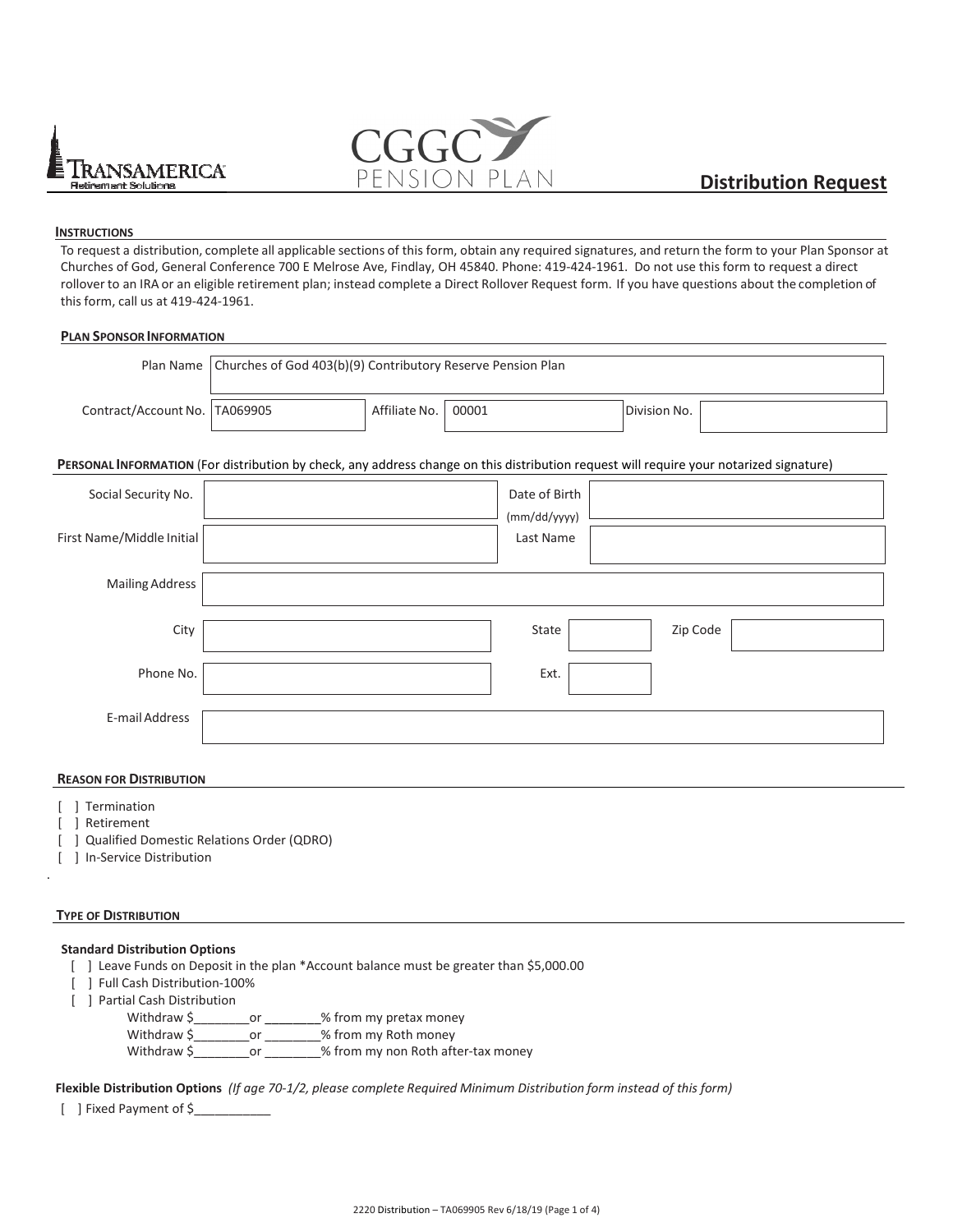[ ] Single Life Expectancy Payment frequency: Monthly Quarterly Semi-Annual Annual

Month to begin payment:

[ ] Gross of taxes - The amount you requested is the amount before taxes are withheld. This will result in a smaller payment to you.

*Note: If one of the above boxes is not checked, your withdrawal will be processed as a gross amount*.

A request for a withdrawal of \$150,000 or more requires that this completed form be stamped with a *medallion signature guarantee*. You can obtain a medallion signature guarantee from a financial institution such as a commercial bank, savings bank, credit union, or broker-dealer. **A notary is NOT a medallion signature guarantee, and the original form with a medallion signature must be presented to your Plan Sponsor for approval.**

Please note, for this purpose, the value of the withdrawal is based on the amount available (for full distributions and rollovers) on the date of processing and multiple *withdrawal requests within a 14-day period that total \$150,000 or more will also be subject to the medallion signature guarantee requirements.*

#### **TAX WITHHOLDING ELECTION**

**Mandatory Federal Income Tax Withholding** - If this distribution is an eligible rollover distribution, 20% mandatory federal income tax withholding applies unless the distribution is paid as a direct rollover to an eligible retirement plan or Traditional IRA.

**Optional Federal Income Tax Withholding** - If this distribution is not an eligible rollover distribution, 10% federal income tax will be withheld unless you elect otherwise. If this distribution is subject to 20% mandatory federal income tax withholding, do not check below - it does not apply. [ ]Do not withhold 10% optional federal income tax

**State Income Tax Withholding** - State Tax withholding rules vary by state. Each state either (a) permits state tax withholding if elected, (b) does not permit state tax withholding, (c) has mandatory state tax withholding, or (d) allows you to opt out of state tax withholding by completing your state's form. If your address of record is within a state that does not permit state tax withholding, no taxes can be withheld. If your address of record is within a state that has mandatory state tax withholding, state taxes must be withheld from your distribution in accordance with your state's rules. If your address of record is within a state that allows an independent election to opt out of the withholding if you submit that state's form, state tax will be withheld unless you elect otherwise by submitting the required state tax opt out form. Please consult a tax advisor if you have questions regarding state tax withholding.

[ ] Do not withhold state income tax (if independent election is permitted)

[ ] Withhold state income tax: %

#### **PARTICIPANT SIGNATURE**

*Please note: Any person who knowingly and with intent to defraud any insurance company or other person files an application for insurance or statement of claim from a group annuity contract issued in New York, containing any materially false information, or conceals for the purpose of*  misleading, information concerning any fact material thereto, commits a fraudulent insurance act, which is a crime, and shall also be subject to a civil *penalty not to exceed \$5,000 and the stated value of the claim for each such violation. States other than New York also have insurance fraud statutes, which impose penalties for any violation thereof.* 

I understand that I may have to report this distribution to the IRS and pay appropriate income taxes on the taxable portion not rolled over. I have received and read the Special Tax Notice Regarding Plan Payments.

This transaction is subject to a \$25.00 distribution processing fee. I hereby warrant that all of the statements and information contained in this request/formare true in all respects. I understand that if I have made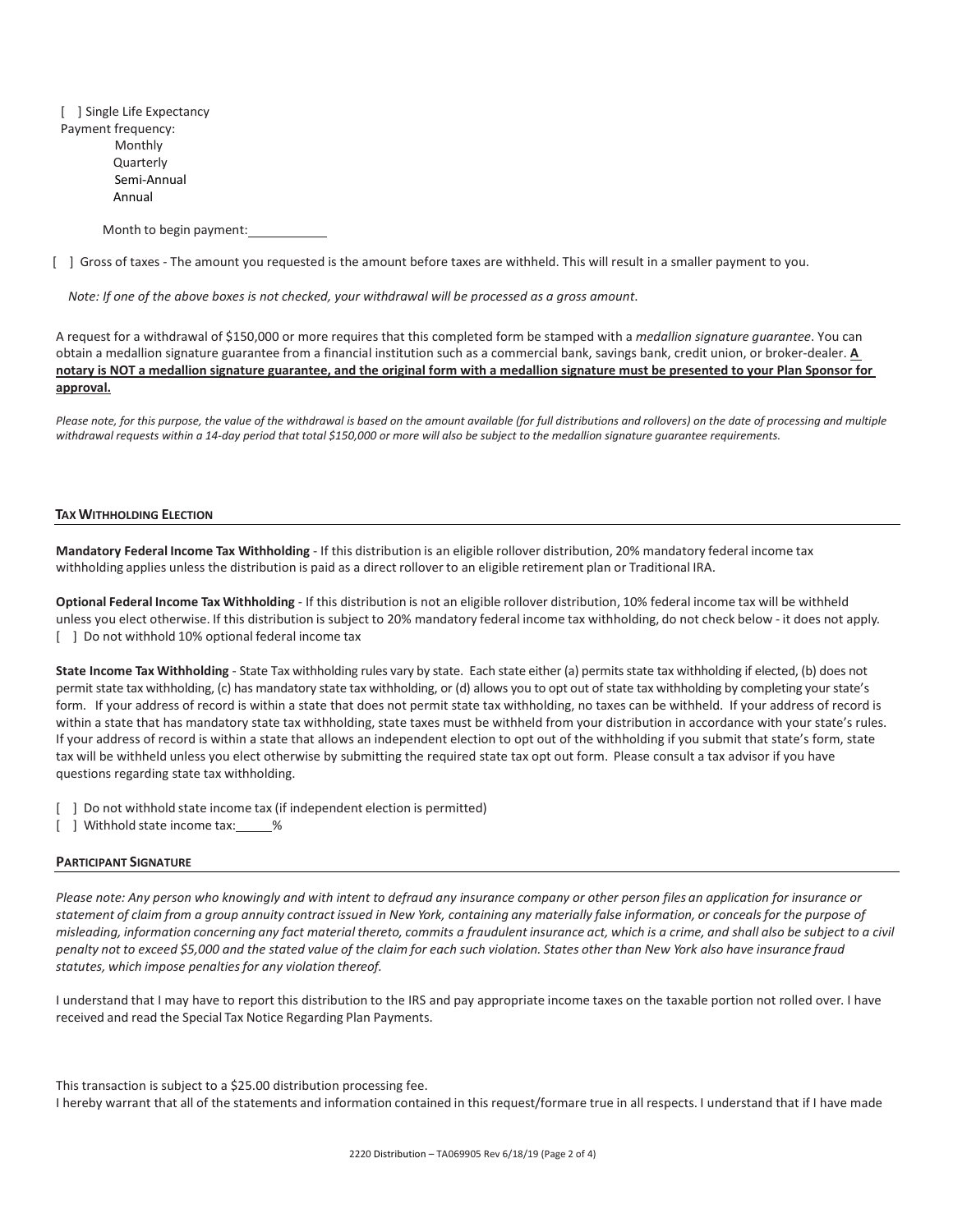any false or misleading statements in this request that such statements could result in significant tax consequences and/or other monetary damages to the Plan, my Plan Sponsor and Transamerica. Moreover, I hereby agree to indemnify and hold (a) the Plan, (b) Transamerica, and (c) my Plan Sponsor harmless from any tax consequences and/or other monetary damages that may result in whole or in part from my false and misleading statements certify that the information provided on this form is correct and complete.

Note: If you have not yet established your Transamerica online account and provided an email address or if you have recently made changes to any of your contact information, in order to have your request processed timely, *please have the notary stamp placed in the space provided below.* The Plan Administrator may choose to waive the notary requirement by initialing in the appropriate box in the Plan Sponsor Approval section of this form*.* 

| Χ |                                   |              |                               |
|---|-----------------------------------|--------------|-------------------------------|
|   | Participant Signature             |              | Date                          |
| X |                                   |              |                               |
|   | <b>Print Name</b>                 |              | <b>Social Security Number</b> |
| X |                                   | $\checkmark$ |                               |
|   | Notary Public Signature and Stamp |              | Date                          |

# **SPOUSAL CONSENT (IF MARRIED)**

I consent to my spouse's request for distribution with respect to the amount to be withdrawn from this plan. I understand that this consent means that I will not receive any survivor benefits under this plan upon my spouse's death with respect to this amount. I understand that I do not have to consent to this request for distribution, however, if I do consent by signing below, I may not revoke my consent.

Transamerica will accept faxed documents for gross distribution requests of less than \$50,000, provided that where spousal consent is also required, the spouse's signature must be duly witnessed by a notary using his/her notarial stamp. (A gross distribution is the amount of the requested withdrawal prior to deduction of any tax withholding)

For gross distribution requests: (a) of \$50,000 or more or (b) involving notarized spousal consents that do not show the notary's stamp - either because the notary's state/district does not permit use of a notarial stamp (e.g., Alabama, Washington, DC) or for any other reason permissible by the notary's state - original documents must be mailed, not faxed.

| Spouse Signature<br>Date<br><b>WITNESSED</b><br><b>Notary Public Signature and Stamp/Seal</b><br>Date<br>Note: This distribution request cannot be processed unless all applicable sections of this form have been completed.<br>Status: [ ] Terminated<br>Vested %: $\_\_$<br><b>Retirement Date</b><br><b>Termination Date</b><br>(For any contributions made by the plan)<br>(Employee contributions are always 100% vested)<br>Have all contributions been remitted? [ ] ] [ ] [ ] [ ] [<br>$\lceil$ $\rceil$ No<br>Period end date of final contribution<br>(Processing will be delayed until final contribution is received.)<br>I certify that this transaction is permissible under the provisions of the plan, that any required consents and waivers have been obtained, and that |                                                                | X |
|---------------------------------------------------------------------------------------------------------------------------------------------------------------------------------------------------------------------------------------------------------------------------------------------------------------------------------------------------------------------------------------------------------------------------------------------------------------------------------------------------------------------------------------------------------------------------------------------------------------------------------------------------------------------------------------------------------------------------------------------------------------------------------------------|----------------------------------------------------------------|---|
|                                                                                                                                                                                                                                                                                                                                                                                                                                                                                                                                                                                                                                                                                                                                                                                             |                                                                |   |
|                                                                                                                                                                                                                                                                                                                                                                                                                                                                                                                                                                                                                                                                                                                                                                                             |                                                                |   |
|                                                                                                                                                                                                                                                                                                                                                                                                                                                                                                                                                                                                                                                                                                                                                                                             |                                                                |   |
|                                                                                                                                                                                                                                                                                                                                                                                                                                                                                                                                                                                                                                                                                                                                                                                             | <b>PLAN SPONSOR APPROVAL</b>                                   |   |
|                                                                                                                                                                                                                                                                                                                                                                                                                                                                                                                                                                                                                                                                                                                                                                                             |                                                                |   |
|                                                                                                                                                                                                                                                                                                                                                                                                                                                                                                                                                                                                                                                                                                                                                                                             |                                                                |   |
|                                                                                                                                                                                                                                                                                                                                                                                                                                                                                                                                                                                                                                                                                                                                                                                             |                                                                |   |
|                                                                                                                                                                                                                                                                                                                                                                                                                                                                                                                                                                                                                                                                                                                                                                                             |                                                                |   |
|                                                                                                                                                                                                                                                                                                                                                                                                                                                                                                                                                                                                                                                                                                                                                                                             | the information provided on this form is correct and complete. |   |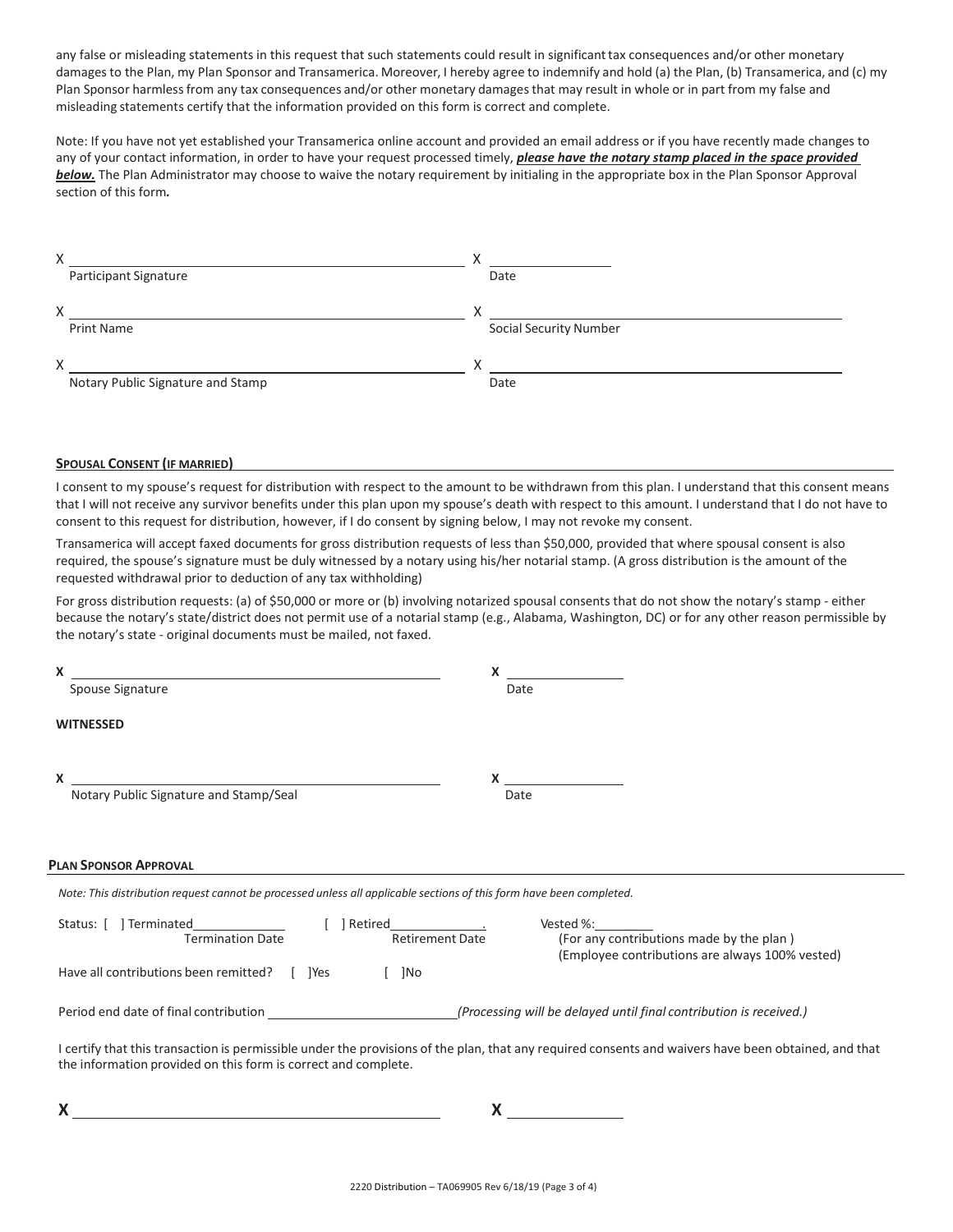By Initialing in the Box to the Right, I hereby also Waive the Notary Public requirement for the Participant's Signature [ ]

Completed forms should be returned to Transamerica at 6400 C Street SW, Cedar Rapids, IA 52499 or fax to 833-200-9987.

# **MEDALLION SIGNATURE GUARANTEE (REQUIRED FOR WITHDRAWALS OF \$150,000 OR MORE)**

Please place the medallion signature guarantee in the space below: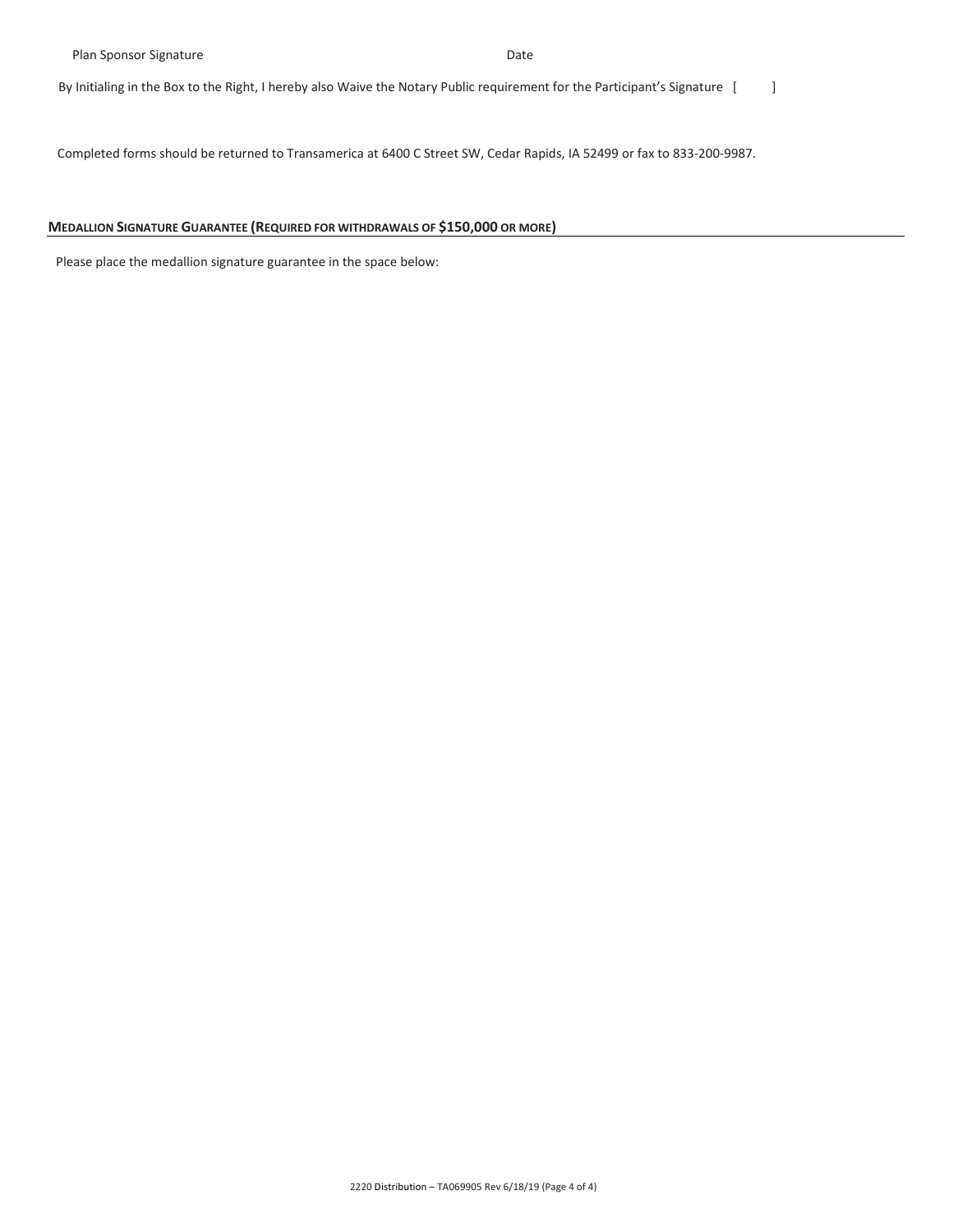

# **YOUR ROLLOVER OPTIONS**

You are receiving this notice because all or a portion of a payment you are receiving from your employer's retirement plan is eligible to be rolled over to a Traditional IRA, a Roth IRA or an employer plan. This notice is intended to help you decide whether to do such a rollover.

Section I of this notice describes the rollover rules that apply to payments from the Plan that are *not* from a designated Roth account (a type of account with special tax rules in some employer plans).

Section II applies if you also receive a payment from a designated Roth account in the Plan, in which case the plan administrator or the payor will tell you the amount that is being paid from each account.

Rules that apply to most payments from a plan are described in the "General Information About Rollovers" section. Special rules that only apply in certain circumstances are described in the "Special Rules and Options" section.

Generally, neither a direct rollover nor a payment can be made from the Plan until at least 30 days after your receipt of this notice. Thus, after receiving this notice, you have at least 30 days to consider whether or not to have your withdrawal directly rolled over. If you do not wish to wait until this 30-day notice period ends before your election is processed, you may waive the notice period by making an affirmative election indicating whether or not you wish to make a direct rollover. Your withdrawal will then be processed in accordance with your election as soon as practical after it is received by the Plan Administrator.

#### **Section I: GENERAL INFORMATION ABOUT ROLLOVERS FROM YOUR RETIREMENT PLAN (Not Including Any Designated Roth Account)**

#### **How can a rollover affect my taxes?**

You will generally be taxed on a payment from the Plan if you do not roll it over. However, rollovers to a designated Roth account within the Plan or to a Roth IRA that are not from a designated Roth account are subject to taxation, as discussed below. If you are under age 59½ and do not do a rollover, you will also have to pay a 10% additional income tax on early distributions (generally, distributions made before age 59½), unless an exception applies. However, if you do a rollover, you will not have to pay tax until you receive payments later and the 10% additional income tax will not apply if those payments are made after you are age 59 1/2 (or if an exception applies).

#### **What types of retirement accounts and plans may accept my rollover?**

You may roll over the payment to either an IRA (an individual retirement account or individual retirement annuity) or an employer plan (a taxqualified plan, section 403(b) plan, or governmental section 457(b) plan) that will accept the rollover. The rules of the IRA or employer plan that holds the rollover will determine your investment options, fees, and rights to payment from the IRA or employer plan (for example, no spousal consent rules apply to IRAs and IRAs may not provide loans). Further, the amount rolled over will become subject to the tax rules that apply to the IRA or employer plan.

You may also roll over the payment to a designated Roth account within the Plan.

#### **How do I do a rollover?**

There are two ways to do a rollover. You can generally do either a direct rollover or a 60-day rollover.

*If you do a direct rollover,* the Plan will make the payment directly to your IRA or an employer plan. You should contact the IRA sponsor or the administrator of the employer plan for information on how to do a direct rollover.

*If you do not do a direct rollover*, you may still do a rollover by making a deposit into an IRA or eligible employer plan that will accept it. Generally, you will have 60 days after you receive the payment to make the deposit. If you do not do a direct rollover, the Plan is required to withhold 20% of the payment for federal income taxes (up to the amount of cash and property received other than employer stock). This means that, in order to roll over the entire payment in a 60-day rollover, you must use other funds to make up for the 20% withheld. If you do not roll over the entire amount of the payment, the portion not rolled over will be taxed and will be subject to the 10% additional income tax on early distributions if you are under age 59 1/2 (unless an exception applies).

#### **How much may I roll over?**

If you wish to do a rollover, you may roll over all or part of the amount eligible for rollover. Any payment from the Plan is eligible for rollover, except:

- Certain payments spread over a period of at least 10 years or over your life or life expectancy (or the lives or joint life expectancy of you and your beneficiary);
- Required minimum distributions after age 70 1/2 (or after death);
- Hardship distributions;
- ESOP dividends;
- Corrective distributions of contributions that exceed tax law limitations;
- Loans treated as deemed distributions (for example, loans in default due to missed payments before your employment ends)
- Cost of life insurance paid by the Plan;
- Payments of certain automatic enrollment contributions requested to be withdrawn within 90 days of the first contribution; and
- •Amounts treated as distributed because of a prohibited allocation of S corporation stock under an ESOP (also, there will generally be adverse tax consequences if you roll over a distribution of S corporation stock to an IRA).

The plan administrator or the payor can tell you what portion of a payment is eligible for rollover.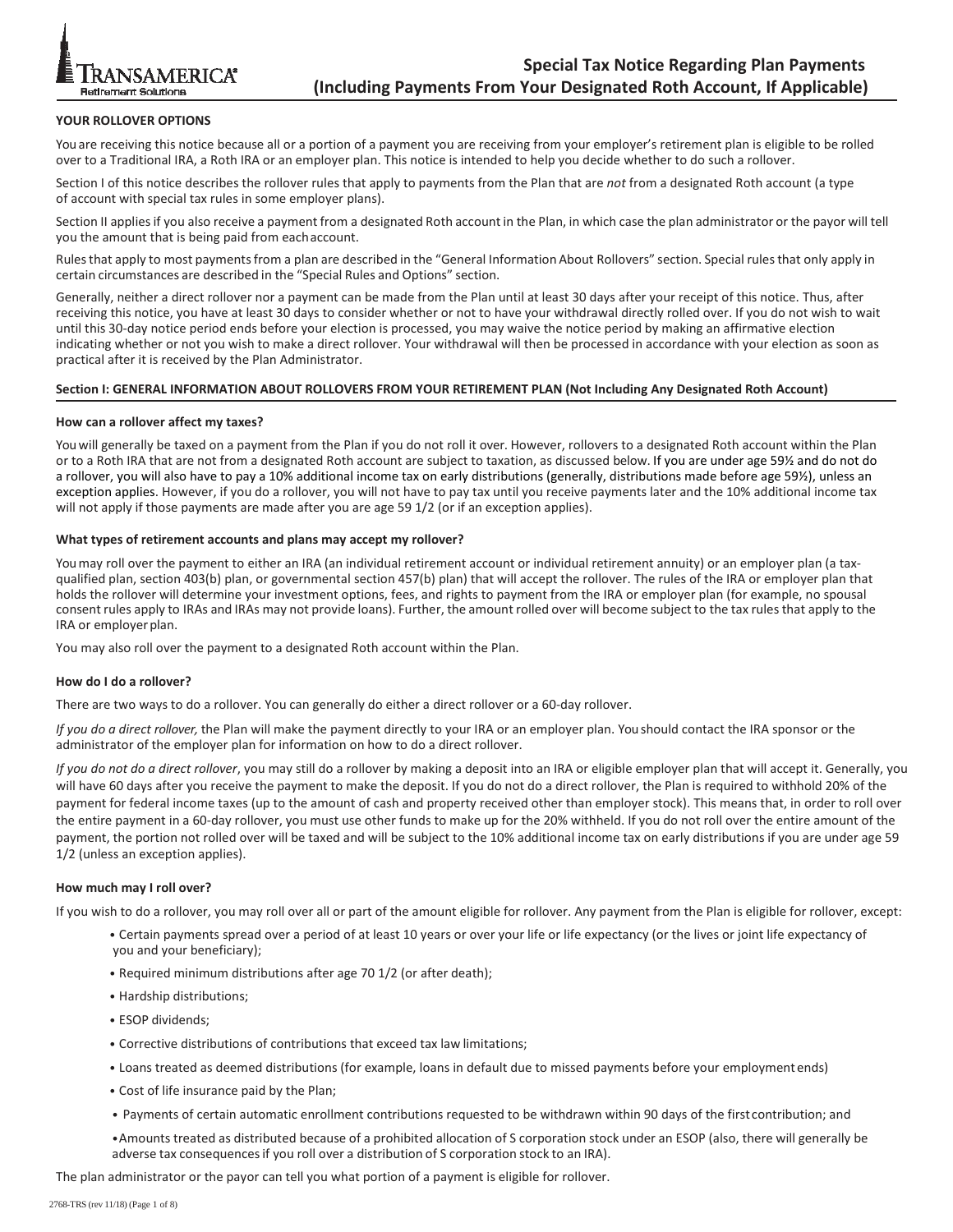### **If I don't do a rollover, will I have to pay the 10% additional income tax on early distributions?**

If you are under age 59 1/2, you will have to pay the 10% additional income tax on early distributions for any payment from the Plan (including amounts withheld for income tax) that you do not roll over, unless one of the exceptions listed below applies. This tax applies to the part of the distribution that you must include in income and is in addition to the regular income tax on the payment not rolled over.

The 10% additional income tax does not apply to the following payments from the Plan:

- •Payments made after you separate from service if you will be at least age 55 in the year of the separation;
- •Payments that start after you separate from service if paid at least annually in equal or close to equal amounts over your life or life expectancy (or the lives or joint life expectancy of you and your beneficiary);
- •Payments from a governmental plan made after you separate from service if you are a qualified public safety employee and you will be at least age 50 in the year of the separation;
- •Payments made due to disability;
- •Payments after your death;
- •Payments of ESOP dividends;
- •Corrective distributions of contributions that exceed tax law limitations;
- •Cost of life insurance paid by the Plan;
- •Payments made directly to the government to satisfy a federal tax levy;
- •Payments made under a qualified domestic relations order (QDRO);
- •Payments up to the amount of your deductible medical expenses (without regard to whether you itemize deductions for the taxable year);
- •Certain payments made while you are on active duty if you were a member of a reserve component called to duty after September 11, 2001 for more than 179 days;
- •Payments of certain automatic enrollment contributions requested to be withdrawn within 90 days of the first contribution;
- •Payments for certain distributions relating to certain federally declared disasters; and
- •Phased retirement payments made to federal employees.

### **If I do a rollover to an IRA, will the 10% additional income tax apply to early distributions from the IRA?**

If you receive a payment from an IRA when you are under age 59½, you will have to pay the 10% additional income tax on early distributions on the part of the distribution that you must include in income, unless an exception applies. In general, the exceptions to the 10% additional income tax for early distributions from an IRA are the same as the exceptions listed above for early distributions from a plan. However, there are a few differences for payments from an IRA, including:

- The exception for payments made after you separate from service if you will be at least age 55 in the year of the separation (or age 50 for qualified public safety employees) does not apply.
- The exception for qualified domestic relations orders (QDROs) does not apply (although a special rule applies under which, as part of a divorce or separation agreement, a tax-free transfer may be made directly to an IRA of a spouse or former spouse).
- The exception for payments made at least annually in equal or close to equal amounts over a specified period applies without regard to whether you have had a separation from service.
- There are additional exceptions for (1) payments for qualified higher education expenses, (2) payments up to \$10,000 used in a qualified first-time home purchase, and (3) payments for health insurance premiums after you have received unemployment compensation for 12 consecutive weeks (or would have been eligible to receive unemployment compensation but for self-employed status.)

#### **Will I owe State income taxes?**

This notice does not describe any State or local income tax rules (including withholding rules).

#### **SPECIAL RULES AND OPTIONS For Payments From Your Retirement Account (Not Including Your Designated Roth Account)**

# **If your payment includes after-tax contributions:**

After-tax contributions included in a payment are not taxed. If a payment is only part of your benefit, an allocable portion of your after-tax contributions is included in the payment, so you cannot take a payment of only after-tax contributions. However, if you have pre-1987 after-tax contributions maintained in a separate account, a special rule may apply to determine whether the after-tax contributions are included in a payment. In addition, special rules apply when you do a rollover, as described below.

You may roll over to an IRA a payment that includes after-tax contributions through either a direct rollover or a 60-day rollover. You must keep track of the aggregate amount of the after-tax contributions in all of your IRAs (in order to determine your taxable income for later payments from the IRAs). If you do a direct rollover of only a portion of the amount paid from the Plan and at the same time the rest is paid by you, the portion directly rolled over consists first of the amount that would be taxable if not rolled over. For example, assume you are receiving a distribution of \$12,000, of which \$2,000 is after-tax contributions. In this case, if you directly roll over \$10,000 to an IRA that is not a Roth IRA, no amount is taxable because the \$2,000 amount not directly rolled over is treated as being after-tax contributions. If you do a direct rollover of the entire amount paid from the Plan to two or more destinations at the same time, you can choose which destination receives the after-tax contributions.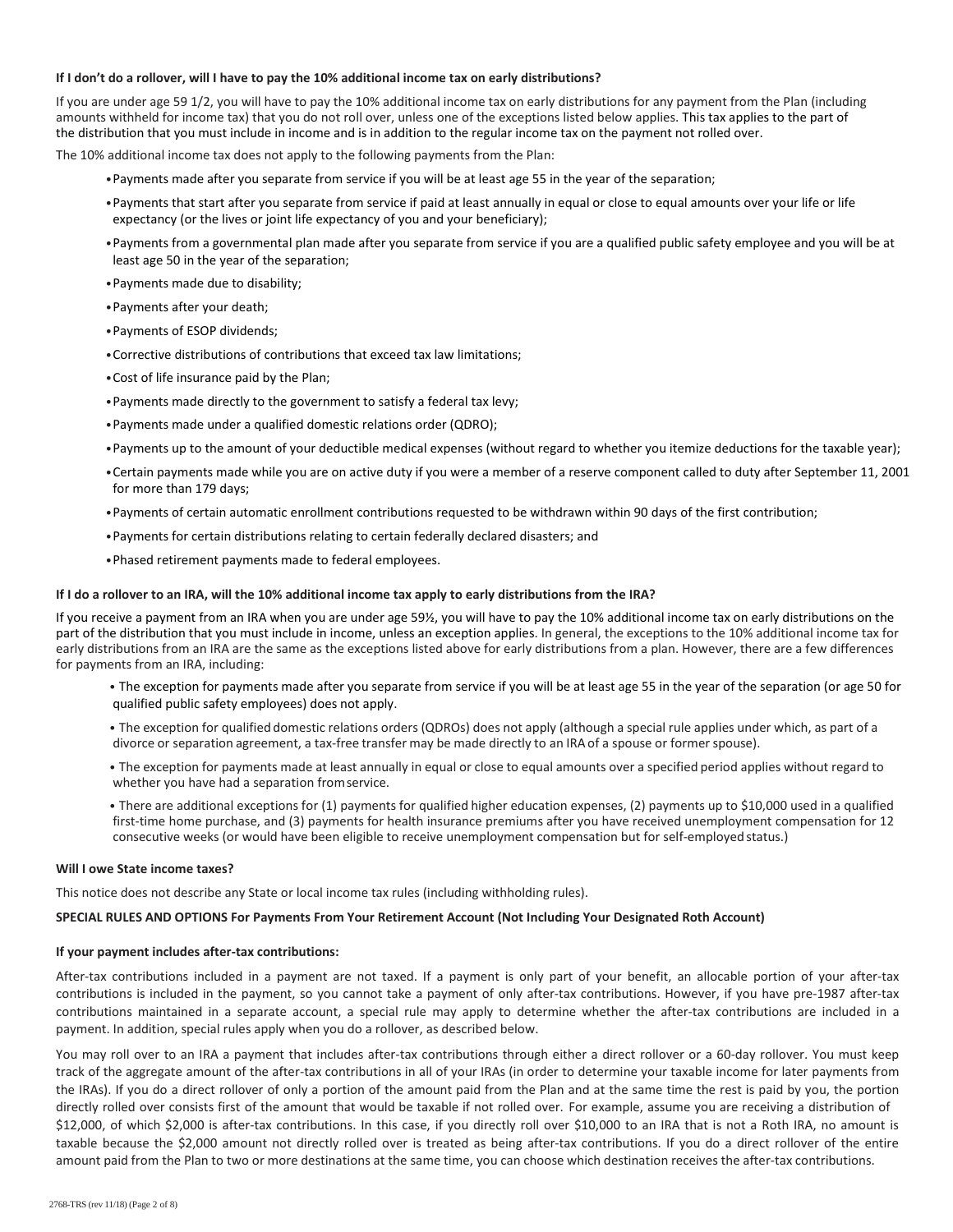If you do a 60-day rollover to an IRA of only a portion of a payment made to you, the after-tax contributions are treated as rolled over last. For example, assume you are receiving a distribution of \$12,000, of which \$2,000 is after-tax contributions, and no part of the distribution is directly rolled over. In this case, if you roll over \$10,000 to an IRA that is not a Roth IRA in a 60 day rollover, no amount is taxable because the \$2,000 amount not rolled over is treated as being after-tax contributions.

You may roll over to an employer plan all of a payment that includes after-tax contributions, but only through a direct rollover (and only if the receiving plan separately accounts for after-tax contributions and is not a governmental section 457(b) plan). You can do a 60-day rollover to an employer plan of part of a payment that includes after-tax contributions, but only up to the amount of the payment that would be taxable if not rolled over.

# **If you miss the 60-day rollover deadline:**

Generally, the 60-day rollover deadline cannot be extended. However, the IRS has the limited authority to waive the deadline under certain extraordinary circumstances, such as when external events prevented you from completing the rollover by the 60-day rollover deadline. Under certain circumstances, you may claim eligibility for a waiver of the 60-day rollover deadline by making a written self-certification. Otherwise, to apply for a waiver from the IRS, you must file a private letter ruling request with the IRS. Private letter ruling requests require the payment of a nonrefundable user fee. For more information, see IRS Publication 590-A, *Contributions to Individual Retirement Arrangements (IRAs).*

# **If your payment includes employer stock that you do not roll over:**

If you do not do a rollover, you can apply a special rule to payments of employer stock (or other employer securities) that are either attributable to after-tax contributions or paid in a lump sum after separation from service (or after age 59 1/2, disability, or the participant's death). Under the special rule, the net unrealized appreciation on the stock will not be taxed when distributed from the plan and will be taxed at capital gain rates when you sell the stock. Net unrealized appreciation is generally the increase in the value of employer stock after it was acquired by the plan. If you do a rollover for a payment that includes employer stock (for example, by selling the stock and rolling over the proceeds within 60 days of the payment), the special rule relating to the distributed employer stock will not apply to any subsequent payments from the IRA or employer plan. The plan administrator can tell you the amount of any net unrealized appreciation.

# **If you have an outstanding loan that is being offset:**

If you have an outstanding loan from the Plan, your Plan benefit may be offset by the outstanding amount of the loan, typically when your employment ends. The offset amount is treated as a distribution to you at the time of the offset. Generally, you may roll over all or any portion of the offset amount. Any offset amount that is not rolled over will be taxed (including the 10% additional income tax on early distributions, unless an exception applies). You may roll over offset amounts to an IRA or an employer plan (if the terms of the employer plan permit the plan to receive plan loan offset rollovers).

How long you have to complete the rollover depends on what kind of plan loan offset you have. If you have a qualified plan loan offset, you will have until your tax return due date (including extensions) for the tax year during which the offset occurs to complete your rollover. A qualified plan loan offset occurs when a plan loan in good standing is offset because your employer plan terminates, or because you sever from employment. If your plan loan offset occurs for any other reason, then you have 60 days from the date the offset occurs to complete your rollover.

# **If you were born on or before January 1, 1936:**

If you were born on or before January 1, 1936 and receive a lump sum distribution that you do not roll over, special rules for calculating the amount of the tax on the payment might apply to you. For more information, see IRS Publication 575, *Pension and Annuity Income.*

# **If your payment is from a governmental section 457(b) plan:**

If the plan is a governmental section 457(b) plan, the same rules described elsewhere in this notice generally apply, allowing you to roll over the payment to an IRA or an employer plan that accepts rollovers. One difference is that, if you do not do a rollover, you will not have to pay the 10% additional income tax on early distributions from the plan even if you are under age 59 1/2 (unless the payment is from a separate account holding rollover contributions that were made to the Plan from a tax-qualified plan, a section 403(b) plan, or an IRA). However, if you do a rollover to an IRA or to an employer plan that is not a governmental section 457(b) plan, a later distribution made before age 59 1/2 will be subject to the 10% additional income tax on early distributions (unless an exception applies). Other differences include that you cannot do a rollover if the payment is due to an "unforeseeable emergency" and the special rules under "If your payment includes employer stock that you do not roll over" and "If you were born on or before January 1, 1936" do not apply.

# **If you are an eligible retired public safety officer and your payment is used to pay for health coverage or qualified long-term care insurance:**

If the Plan is a governmental plan, you retired as a public safety officer, and your retirement was by reason of disability or was after normal retirement age, you can exclude from your taxable income Plan payments paid directly as premiums to an accident or health plan (or a qualified long-term care insurance contract) that your employer maintains for you, your spouse, or your dependents, up to a maximum of \$3,000 annually. For this purpose, a public safety officer is a law enforcement officer, firefighter, chaplain, or member of a rescue squad or ambulance crew.

# **If you roll over your payment to a Roth IRA:**

If you roll over a payment from the Plan to a Roth IRA, a special rule applies under which the amount of the payment rolled over (reduced by any after-tax amounts) will be taxed. However, the 10% additional income tax on early distributions will not apply (unless you take the amount rolled over out of the Roth IRA within 5 years, counting from January 1 of the year of the rollover).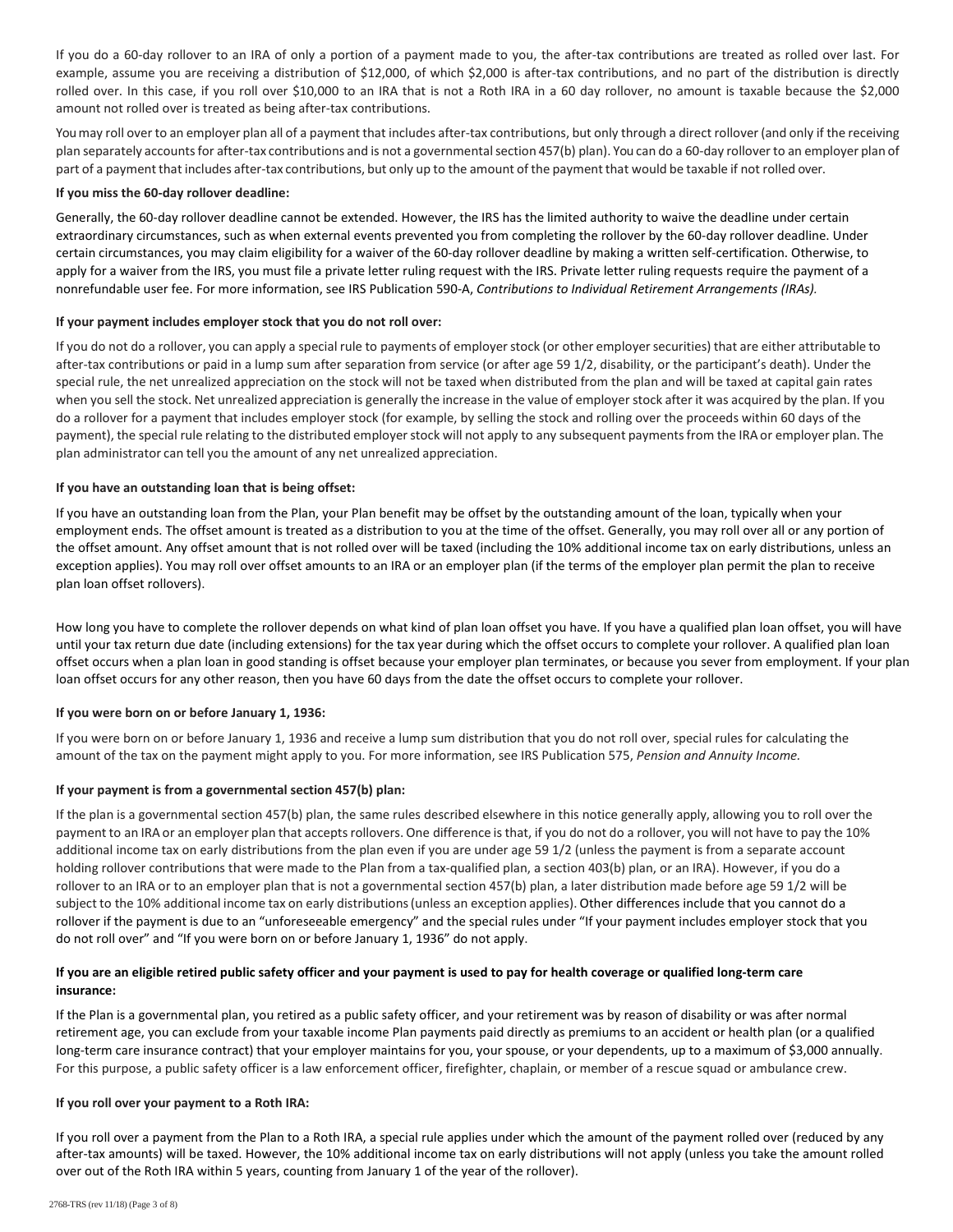If you roll over the payment to a Roth IRA, later payments from the Roth IRA that are qualified distributions will not be taxed (including earnings after the rollover). A qualified distribution from a Roth IRA is a payment made after you are age 59 1/2 (or after your death or disability, or as a qualified first-time home buyer distribution of up to \$10,000) and after you have had a Roth IRA for at least 5 years. In applying this 5-year rule, you count from January 1 of the year for which your first contribution was made to a Roth IRA. Payments from the Roth IRA that are not qualified distributions will be taxed to the extent of earnings after the rollover, including the 10% additional income tax on early distributions (unless an exception applies). You do not have to take required minimum distributions from a Roth IRA during your lifetime. For more information, see IRS Publication 590, *Individual Retirement Arrangements (IRAs)* 

You may roll over a payment from the Plan to a designated Roth account within the Plan.

## **If you do a roll over to a designated Roth account in the Plan:**

You cannot roll over a distribution to a designated Roth account in another employer's plan. However, you can roll the distribution over into a designated Roth account in the distributing Plan. If you roll over a payment from the Plan to a designated Roth account in the Plan, the amount of the payment rolled over (reduced by any after-tax amounts directly rolled over) will be taxed. However, the 10% additional tax on early distributions will not apply (unless you take the amount rolled over out of the designated Roth account within the 5-year period that begins on January 1 of the year of the rollover).

If you roll over the payment to a designated Roth account in the Plan, later payments from the designated Roth account that are qualified distributions will not be taxed (including earnings after the rollover). A qualified distribution from a designated Roth account is a payment made both after you are age 59 ½ (or after your death or disability) and after you have had a designated Roth account in the Plan for at least 5 years. In applying this 5-year rule, you count from January 1 of the year your first contribution was made to the designated Roth account. However, if you made a direct rollover to a designed Roth account in the Plan from a designated Roth account in a plan of another employer, the 5-year period begins on January 1 of the year you made the first contribution to the designated Roth account in the Plan or, if earlier, to the designated Roth account in the plan of the other employer. Payments from the designated Roth account that are not qualified distributions will be taxed to the extent of earnings after the rollover, including the 10% additional income tax on early distributions (unless an exception applies).

### **If you are not a Plan participant:**

*Payments after death of the participant.* If you receive a distribution after the participant's death that you do not roll over, the distribution will generally be taxed in the same manner described elsewhere in this notice. However, the 10% additional income tax on early distributions and the special rules for public safety officers do not apply, and the special rule described under the section "If you were born on or before January 1, 1936" applies only if the participant was born on or before January 1, 1936.

**If you are a surviving spouse:** If you receive a payment from the Plan as the surviving spouse of a deceased participant, you have the same rollover options that the participant would have had, as described elsewhere in this notice. In addition, if you choose to do a rollover to an IRA, you may treat the IRA as your own or as an inherited IRA.

An IRA you treat as your own is treated like any other IRA of yours, so that payments made to you before you are age 59 1/2 will be subject to the 10% additional income tax on early distributions (unless an exception applies) and required minimum distributions from your IRA do not have to start until after you are age 70 1/2.

If you treat the IRA as an inherited IRA, payments from the IRA will not be subject to the 10% additional income tax on early distributions. However, if the participant had started taking required minimum distributions, you will have to receive required minimum distributions from the inherited IRA. If the participant had not started taking required minimum distributions from the Plan, you will not have to start receiving required minimum distributions from the inherited IRA until the year the participant would have been age 70 1/2.

**If you are a surviving beneficiary other than a spouse:** If you receive a payment from the Plan because of the participant's death and you are a designated beneficiary other than a surviving spouse, the only rollover option you have is to do a direct rollover to an inherited IRA. Payments from the inherited IRA will not be subject to the 10% additional income tax on early distributions. You will have to receive required minimum distributions from the inherited IRA.

*Payments under a qualified domestic relations order.* If you are the spouse or former spouse of the participant who receives a payment from the Plan under a qualified domestic relations order (QDRO), you generally have the same options and the same tax treatment that the participant would have (for example, you may roll over the payment to your own IRA or an eligible employer plan that will accept it). However, payments under the QDRO will not be subject to the 10% additional income tax on early distributions.

#### **If you are a nonresident alien:**

If you are a nonresident alien and you do not do a direct rollover to a U.S. IRA or U.S. employer plan, instead of withholding 20%, the Plan is generally required to withhold 30% of the payment for federal income taxes. If the amount withheld exceeds the amount of tax you owe (as may happen if you do a 60-day rollover), you may request an income tax refund by filing Form 1040NR and attaching your Form 1042-S. See Form W-8BEN for claiming that you are entitled to a reduced rate of withholding under an income tax treaty. For more information, see also IRS Publication 519, *U.S. Tax Guide for Aliens*, and IRS Publication 515, *Withholding of Tax on Nonresident Aliens and Foreign Entities.*

#### **Other special rules:**

If a payment is one in a series of payments for less than 10 years, your choice whether to make a direct rollover will apply to all later payments in the series (unless you make a different choice for later payments).

If your payments for the year are less than \$200 (not including payments from a designated Roth account in the Plan), the Plan is not required to allow you to do a direct rollover and is not required to withhold federal income taxes. However, you may do a 60-day rollover.

2768-TRS (rev 11/18) (Page 4 of 8) Unless you elect otherwise, a mandatory cash-out of more than \$1,000 (not including payments from a designated Roth account in the Plan) will be directly rolled over to an IRA chosen by the plan administrator or the payor. A mandatory cash-out is a payment from a plan to a participant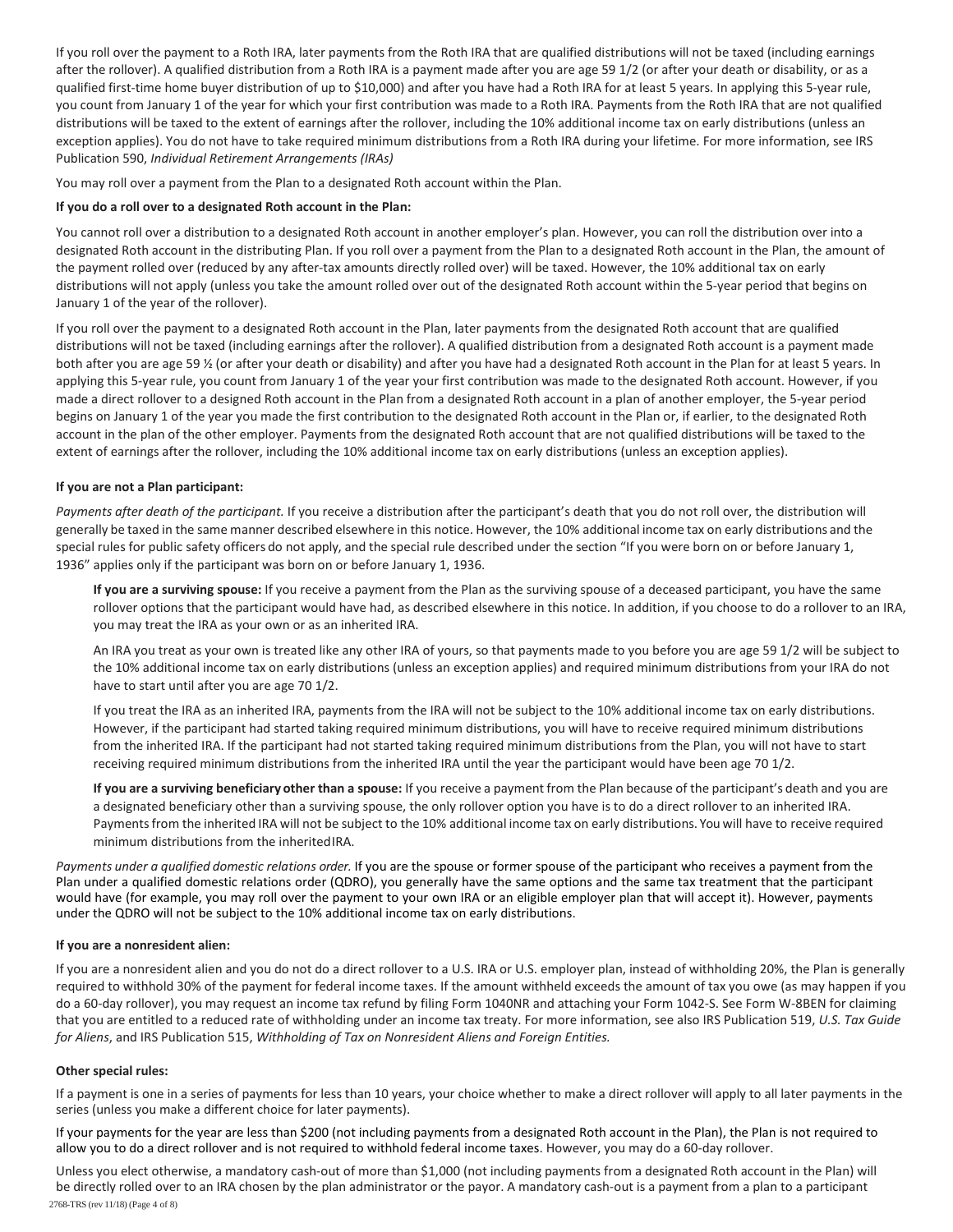made before age 62 (or normal retirement age, if later) and without consent, where the participant's benefit does not exceed \$5,000 (not including any amounts held under the plan as a result of a prior rollover made to the plan).

You may have special rollover rights if you recently served in the U.S. Armed Forces. For more information on special rollover rights related to the U.S. Armed Forces, see IRS Publication 3, *Armed Forces' Tax Guide*. You also may have special rollover rights if you were affected by a federally declared disaster (or similar event), or if you received a distribution on account of a disaster. For more information on special rollover rights related to disaster relief, see the IRS website at www.irs.gov.

# **FOR MORE INFORMATION**

**You may wish to consult with the plan administrator or payor, or a professional tax advisor, before taking a payment from the plan. Also, you can find more detailed information on the federal tax treatment of payments from employer plans in: IRS Publication 575,** *Pension and Annuity Income***; IRS Publication 590,** *Individual Retirement Arrangements (IRAs)***; and IRS Publication 571,** *Tax-Sheltered Annuity Plans (403(b) Plans).* **These publications are available from a local IRS office, on the web at www.irs.gov, or by calling 1-800-TAX-FORM.**

### **Section II: FOR PAYMENTS FROM A DESIGNATED ROTH ACCOUNT**

### *YOUR ROLLOVER OPTIONS*

This section of the notice applies if you are receiving all or a portion of a payment from your employer's plan that is eligible to be rolled over to a Roth IRA or designated Roth account in an employer plan. This notice is intended to help you decide whether to do a rollover.

Rules that apply to most payments from a designated Roth account are described in the "General Information About Rollovers" section. Special rules that only apply in certain circumstances are described in the "Special Rules and Options" section.

#### **GENERAL INFORMATION ABOUT ROLLOVERS FOR PAYMENTS FROM A DESIGNATED ROTH ACCOUNT**

#### **How can a rollover affect my taxes?**

After-tax contributions included in a payment from a designated Roth account are not taxed, but earnings might be taxed. The tax treatment of earnings included in the payment depends on whether the payment is a qualified distribution. If a payment is only part of your designated Roth account, the payment will include an allocable portion of the earnings in your designated Roth account.

If the payment from the Plan is not a qualified distribution and you do not do a rollover to a Roth IRA or a designated Roth account in an employer plan, you will be taxed on the earnings in the payment. If you are under age 59½, a 10% additional income tax on early distributions (generally, distributions made before age 59%) will also apply to the earnings (unless an exception applies). However, if you do a rollover, you will not have to pay taxes currently on the earnings and you will not have to pay taxes later on payments that are qualified distributions.

If the payment from the Plan is a qualified distribution, you will not be taxed on any part of the payment even if you do not do a rollover. If you do a rollover, you will not be taxed on the amount you roll over and any earnings on the amount you roll over will not be taxed if paid later in a qualified distribution.

A qualified distribution from a designated Roth account in the Plan is a payment made after you are age 59 1/2 (or after your death or disability) and after you have had a designated Roth account in the plan for at least 5 years. In applying the 5-year rule, you count from January 1 of the year your first contribution was made to the designated Roth account. However, if you did a direct rollover to a designated Roth account in the Plan from a designated Roth account in another employer plan, your participation will count from January 1 of the year your first contribution was made to the designated Roth account in the plan or, if earlier, to the designated Roth account in the other employer plan.

# **What types of retirement accounts and plans may accept my rollover?**

You may roll over the payment to either a Roth IRA (a Roth individual retirement account or Roth individual retirement annuity) or a designated Roth account in an employer plan (a tax-qualified plan, section 403(b) plan, or governmental section 457 plan) that will accept the rollover. The rules of the Roth IRA or employer plan that holds the rollover will determine your investment options, fees, and rights to payment from the Roth IRA or employer plan (for example, no spousal consent rules apply to Roth IRAs and Roth IRAs may not provide loans). Further, the amount rolled over will become subject to the tax rules that apply to the Roth IRA or the designated Roth account in the employer plan. In general, these tax rules are similar to those described elsewhere in this notice, but differences include:

- If you do a rollover to a Roth IRA, all of your Roth IRAs will be considered for purposes of determining whether you have satisfied the 5-year rule (counting from January 1 of the year for which your first contribution was made to any of your Roth IRAs).
- If you do a rollover to a Roth IRA, you will not be required to take a distribution from the Roth IRA during your lifetime and you must keep track of the aggregate amount of the after-tax contributions in all of your Roth IRAs (in order to determine your taxable income for later Roth IRA payments that are not qualified distributions).
- Eligible rollover distributions from a Roth IRA can only be rolled over to another Roth IRA.

#### **How do I do a rollover?**

There are two ways to do a rollover. You can either do a direct rollover or a 60-day rollover.

*If you do a direct rollover*, the Plan will make the payment directly to your Roth IRA or designated Roth account in an employer plan. You should contact the Roth IRA sponsor or the administrator of the employer plan for information on how to do a direct rollover.

*If you do not do a direct rollover*, you may still do a rollover by making a deposit (generally within 60 days) into a Roth IRA, whether the payment is a qualified or nonqualified distribution. In addition, you can do a rollover by making a deposit within 60 days into a designated Roth account in an employer plan if the payment is a nonqualified distribution and the rollover does not exceed the amount of the earnings in the payment. You cannot do a 60- day rollover to an employer plan of any part of a qualified distribution. If you receive a distribution that is a nonqualified distribution and you do not roll over an amount at least equal to the earnings allocable to the distribution, you will be taxed on the amount of those earnings not rolled over, including the 10% additional income tax on early distributions if you are under age 59 1/2 (unless an exception applies).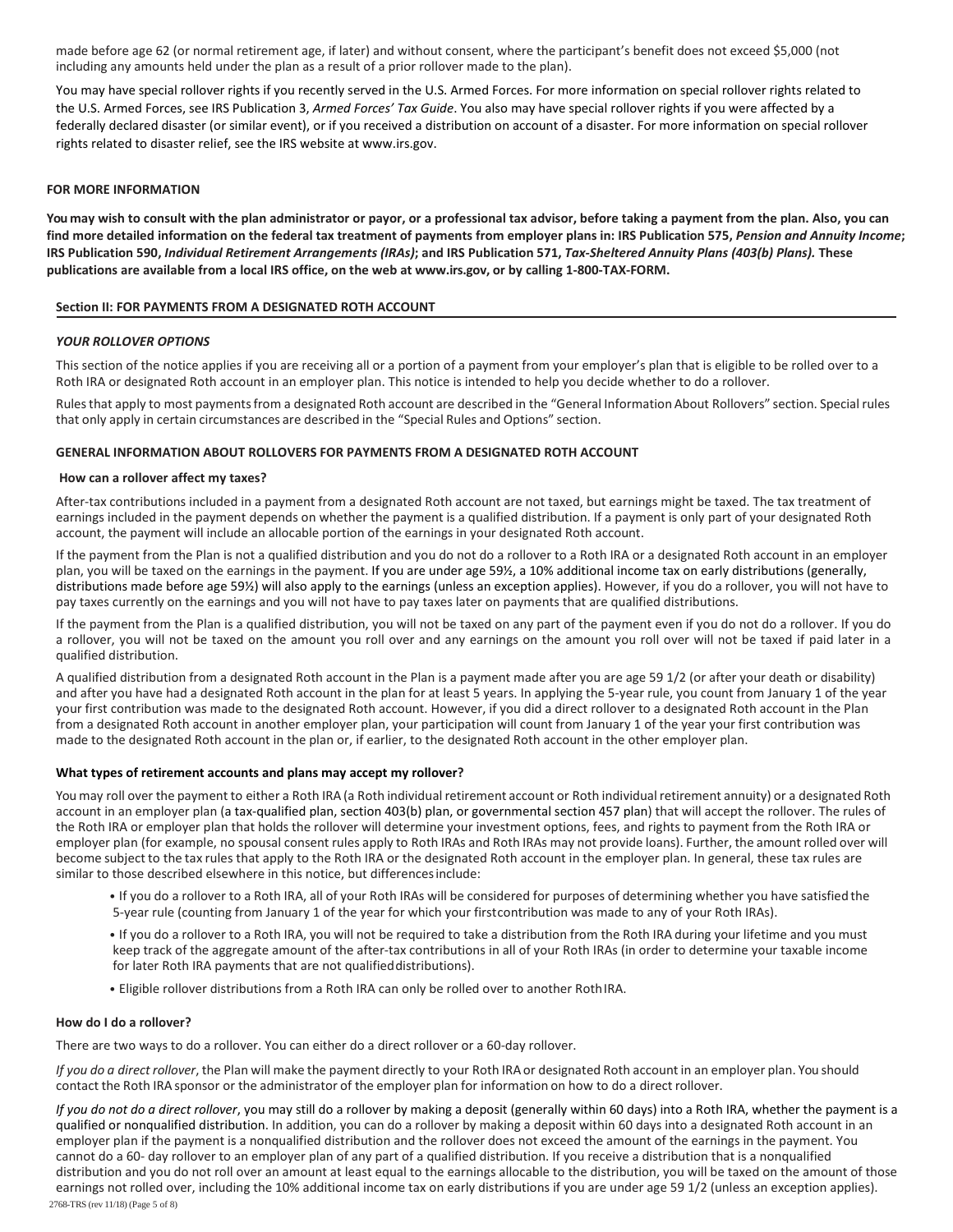If you do a direct rollover of only a portion of the amount paid from the Plan and a portion is paid to you at the same time, the portion directly rolled over consists first of earnings.

If you do not do a direct rollover and the payment is not a qualified distribution, the plan is required to withhold 20% of the earnings for federal income taxes (up to the amount of cash and property received other than employer stock). This means that, in order to roll over the entire payment in a 60-day rollover to a Roth IRA, you must use other funds to make up for the 20% withheld.

# **How much may I roll over?**

If you wish to do a rollover, you may roll over all or part of the amount eligible for rollover. Any payment from the Plan is eligible for rollover, except:

- •Certain payments spread over a period of at least 10 years or over your life or life expectancy (or the lives or joint life expectancy of you and your beneficiary);
- •Required minimum distributions after age 70 1/2 (or after death);
- •Hardship distributions;
- •ESOP dividends;
- •Corrective distributions of contributions that exceed tax law limitations;
- •Loans treated as deemed distributions (for example, loans in default due to missed payments before your employment ends);
- •Cost of life insurance paid by the Plan;
- Payments of certain automatic enrollment contributions requested to be withdrawn within 90 days of the first contribution; and
- •Amounts treated as distributed because of a prohibited allocation of S corporation stock under an ESOP (also, there will generally be adverse tax consequences if S corporation stock is held by an IRA).

The plan administrator or the payor can tell you what portion of a payment is eligible for rollover.

#### **If I don't do a rollover, will I have to pay the 10% additional income tax on early distributions?**

If a payment is not a qualified distribution and you are under age 59 1/2, you will have to pay the 10% additional income tax on early distributions with respect to the earnings allocated to the payment that you do not roll over (including amounts withheld for income tax), unless one of the exceptions listed below applies. This tax is in addition to the regular income tax on the earnings not rolled over.

The 10% additional income tax does not apply to the following payments from the Plan:

- •Payments made after you separate from service if you will be at least age 55 in the year of the separation;
- •Payments that start after you separate from service if paid at least annually in equal or close to equal amounts over your life or life expectancy (or the lives or joint life expectancy of you and your beneficiary);
- •Payments from a governmental plan made after you separate from service if you are a qualified public safety employee and you will be at least age 50 in the year of the separation;
- •Payments made due to disability;
- •Payments after your death;
- •Payments of ESOP dividends;
- •Corrective distributions of contributions that exceed tax law limitations;
- •Cost of life insurance paid by the Plan;
- •Payments made directly to the government to satisfy a federal tax levy;
- •Payments made under a qualified domestic relations order (QDRO);
- •Payments up to the amount of your deductible medical expenses (without regard to whether you itemize deductions for the taxable year);
- •Certain payments made while you are on active duty if you were a member of a reserve component called to duty after September 11, 2001 for more than 179 days;
- •Payments of certain automatic enrollment contributions requested to be withdrawn within 90 days of the first contribution; and
- •Payments for certain distributions relating to certain federally declared disasters.

#### **If I do a rollover to a Roth IRA, will the 10% additional income tax apply to early distributions from the IRA?**

If you receive a payment from a Roth IRA when you are under age 59 1/2, you will have to pay the 10% additional income tax on early distributions on the earnings paid from the Roth IRA, unless an exception applies or the payment is a qualified distribution. In general, the exceptions to the 10% additional income tax for early distributions from a Roth IRA listed above are the same as the exceptions for early distributions from a plan. However, there are a few differences for payments from a Roth IRA, including:

- •The exception for payments made after you separate from service if you will be at least age 55 in the year of the separation (or age 50 for qualified public safety employees) does not apply.
- •The exception for qualified domestic relations orders (QDROs) does not apply (although a special rule applies under which, as part of a divorce or separation agreement, a tax-free transfer may be made directly to a Roth IRA of a spouse or former spouse).
- •The exception for payments made at least annually in equal or close to equal amounts over a specified period applies without regard to whether you have had a separation from service.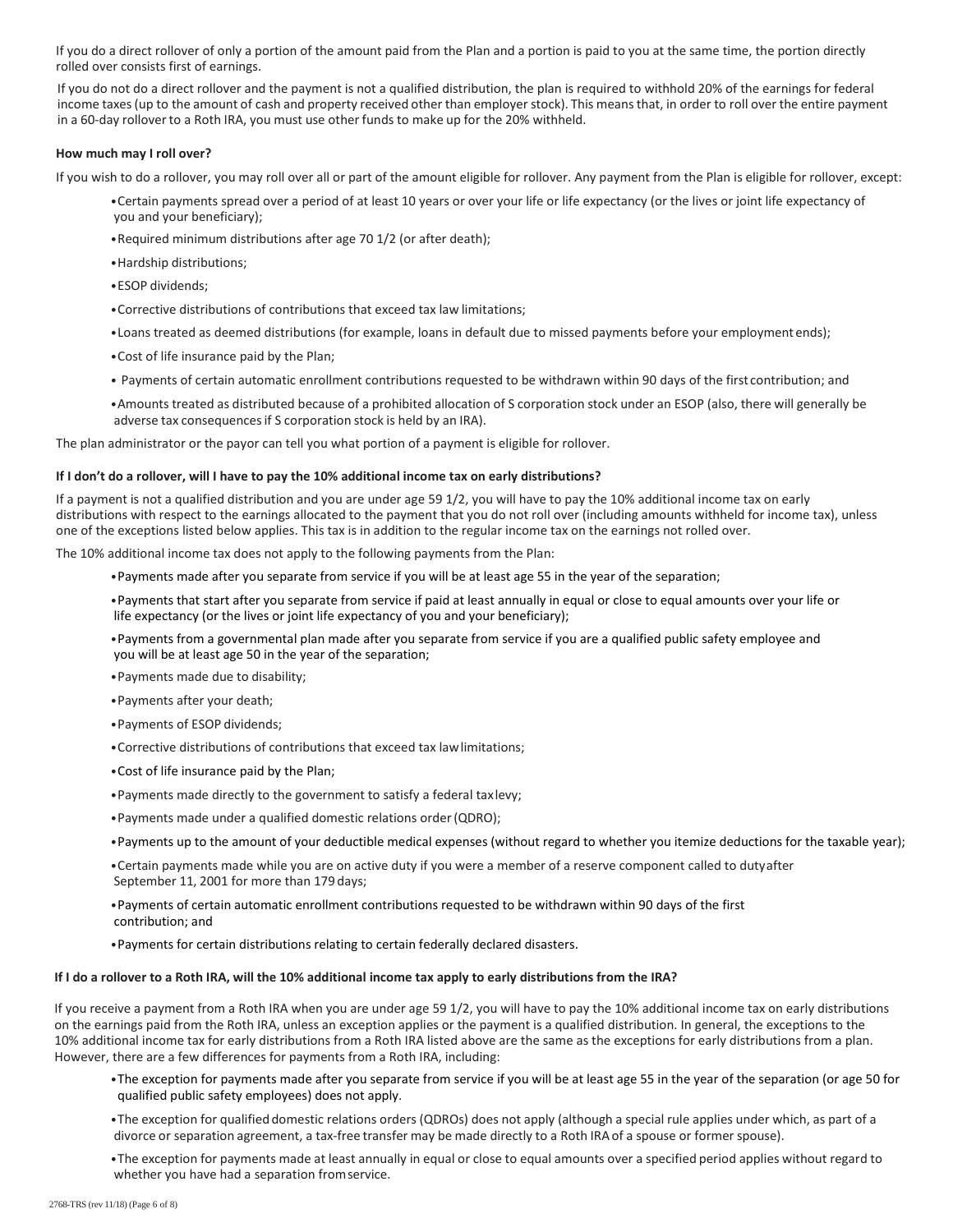•There are additional exceptions for (1) payments for qualified higher education expenses, (2) payments up to \$10,000 used in a qualified first-time home purchase, and (3) payments for health insurance premiums after you have received unemployment compensation for 12 consecutive weeks (or would have been eligible to receive unemployment compensation but for self-employed status).

# **Will I owe State income taxes?**

This notice does not describe any State or local income tax rules (including withholding rules).

# **SPECIAL RULES AND OPTIONS**

# **If you miss the 60-day rollover deadline:**

Generally, the 60-day rollover deadline cannot be extended. However, the IRS has the limited authority to waive the deadline under certain extraordinary circumstances, such as when external events prevented you from completing the rollover by the 60-day rollover deadline. Under certain circumstances, you may claim eligibility for a waiver of the 60-day rollover deadline by making a written self-certification. Otherwise, to apply for a waiver from the IRS, you must file a private letter ruling request with the IRS. Private letter ruling requests require the payment of a nonrefundable user fee. For more information, see IRS Publication 590-A, *Contributions to Individual Retirement Arrangements (IRAs)*.

# **If your payment includes employer stock that you do not roll over:**

If you receive a payment that is not a qualified distribution and you do not roll it over, you can apply a special rule to payments of employer stock (or other employer securities) that are paid in a lump sum after separation from service (or after age 59 1/2, disability, or the participant's death). Under the special rule, the net unrealized appreciation on the stock included in the earnings in the payment will not be taxed when distributed to you from the Plan and will be taxed at capital gain rates when you sell the stock. If you do a rollover to a Roth IRA for a nonqualified distribution that includes employer stock (for example, by selling the stock and rolling over the proceeds within 60 days of the distribution), you will not have any taxable income and the special rule relating to the distributed employer stock will not apply to any subsequent payments from the Roth IRA or employer plan. Net unrealized appreciation is generally the increase in the value of the employer stock after it was acquired by the Plan. The plan administrator can tell you the amount of any net unrealized appreciation.

If you receive a payment that is a qualified distribution that includes employer stock and you do not roll it over, your basis in the stock (used to determine gain or loss when you later sell the stock) will equal the fair market value of the stock at the time of the payment from the Plan.

# **If you have an outstanding loan that is being offset:**

If you have an outstanding loan from the Plan, your Plan benefit may be offset by the outstanding amount of the loan, typically when your employment ends. The offset amount is treated as a distribution to you at the time of the offset. Generally, you may roll over all or any portion of the offset amount. If the distribution attributable to the offset is not a qualified distribution and you do not roll over the offset amount, you will be taxed on any earnings included in the distribution (including the 10% additional income tax on early distributions, unless an exception applies). You may roll over the earnings included in the loan offset to a Roth IRA or designated Roth account in an employer plan (if the terms of the employer plan permit the plan to receive plan loan offset rollovers). You may also roll over the full amount of the offset to a Roth IRA.

How long you have to complete the rollover depends on what kind of plan loan offset you have. If you have a qualified plan loan offset, you will have until your tax return due date (including extensions) for the tax year during which the offset occurs to complete your rollover. A qualified plan loan offset occurs when a plan loan in good standing is offset because your employer plan terminates, or because you sever from employment. If your plan loan offset occurs for any other reason, then you have 60 days from the date the offset occurs to complete your rollover

# **If you receive a nonqualified distribution and you were born on or before January 1, 1936:**

If you were born on or before January 1, 1936, and receive a lump sum distribution that is not a qualified distribution and that you do not roll over, special rules for calculating the amount of the tax on the earnings in the payment might apply to you. For more information, see IRS Publication 575*, Pension and Annuity Income.*

# **If your payment is from a governmental section 457(b) plan**

If the Plan is a governmental section 457(b) plan, the same rules described elsewhere in this notice generally apply, allowing you to roll over the payment to an IRA or an employer plan that accepts rollovers. One difference is that, if you receive a payment that is not a qualified distribution and you do not roll it over, you will not have to pay the 10% additional income tax on early distributions with respect to the earnings allocated to the payment that you do not roll over, even if you are under age 59½ (unless the payment is from a separate account holding rollover contributions that were made to the Plan from a tax-qualified plan, a section 403(b) plan, or an IRA). However, if you do a rollover to an IRA or to an employer plan that is not a governmental section 457(b) plan, a later distribution that is not a qualified distribution made before age 59½ will be subject to the 10% additional income tax on earnings allocated to the payment (unless an exception applies). Other differences include that you cannot do a rollover if the payment is due to an "unforeseeable emergency" and the special rules under "If your payment includes employer stock that you do not roll over" and "If you were born on or before January 1, 1936" do not apply.

# **If you receive a nonqualified distribution, are an eligible retired public safety officer, and your payment is used to pay for health coverage or qualified long-term care insurance:**

If the Plan is a governmental plan, you retired as a public safety officer, and your retirement was by reason of disability or was after normal retirement age, you can exclude from your taxable income nonqualified distributions paid directly as premiums to an accident or health plan (or a qualified long-term care insurance contract) that your employer maintains for you, your spouse, or your dependents, up to a maximum of \$3,000 annually. For this purpose, a public safety officer is a law enforcement officer, firefighter, chaplain, or member of a rescue squad or ambulance crew.